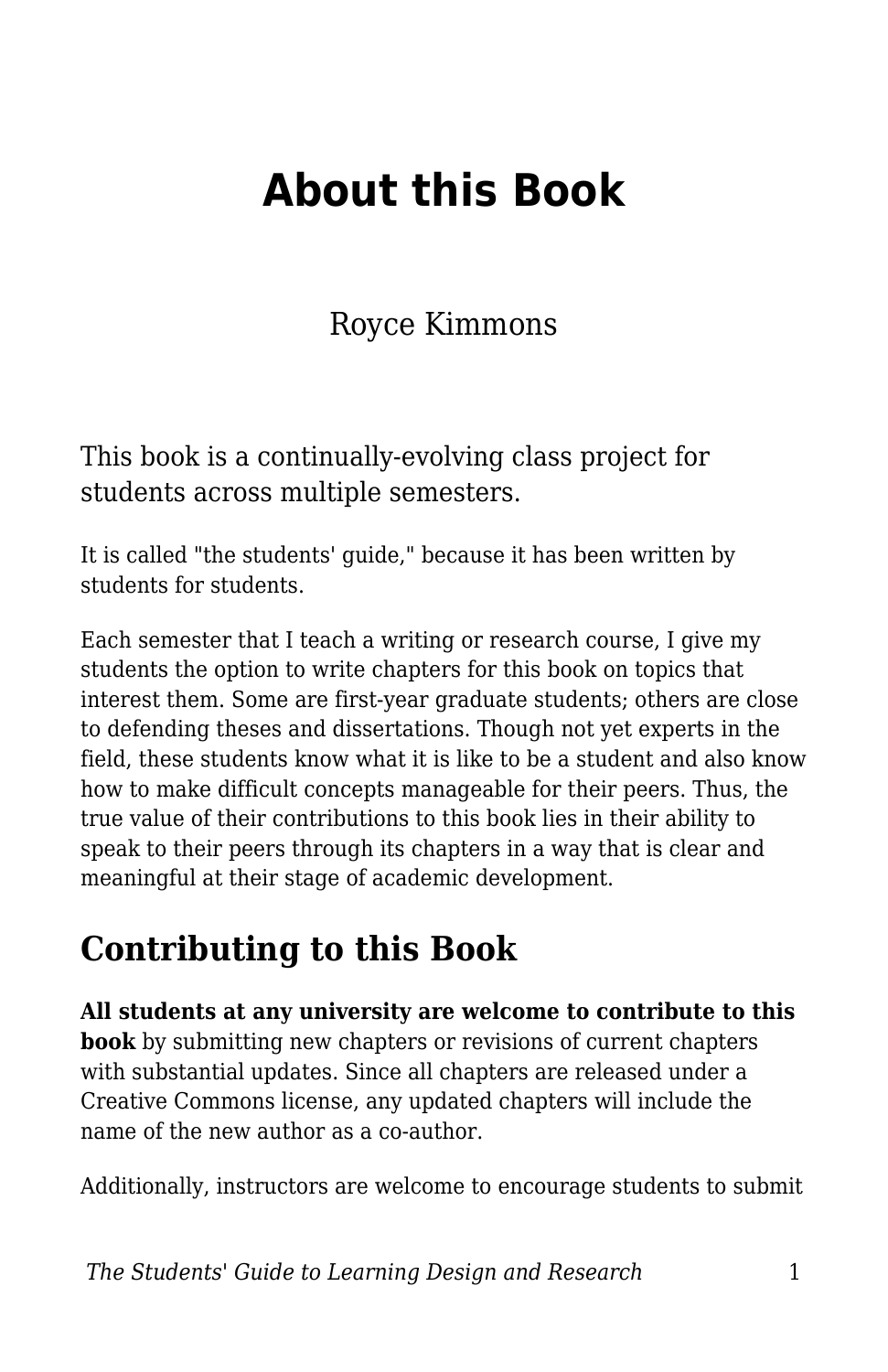class papers as chapters to this work. If you are an instructor who manages class papers for inclusion, then we will be happy to include your name in the editor/author list for the volume so that you also can receive credit for your efforts.

To submit a chapter, email your manuscript to [studentguide@byu.edu.](mailto:studentguide@byu.edu?subject=New%20Submission%20to%20Student%20Guide)